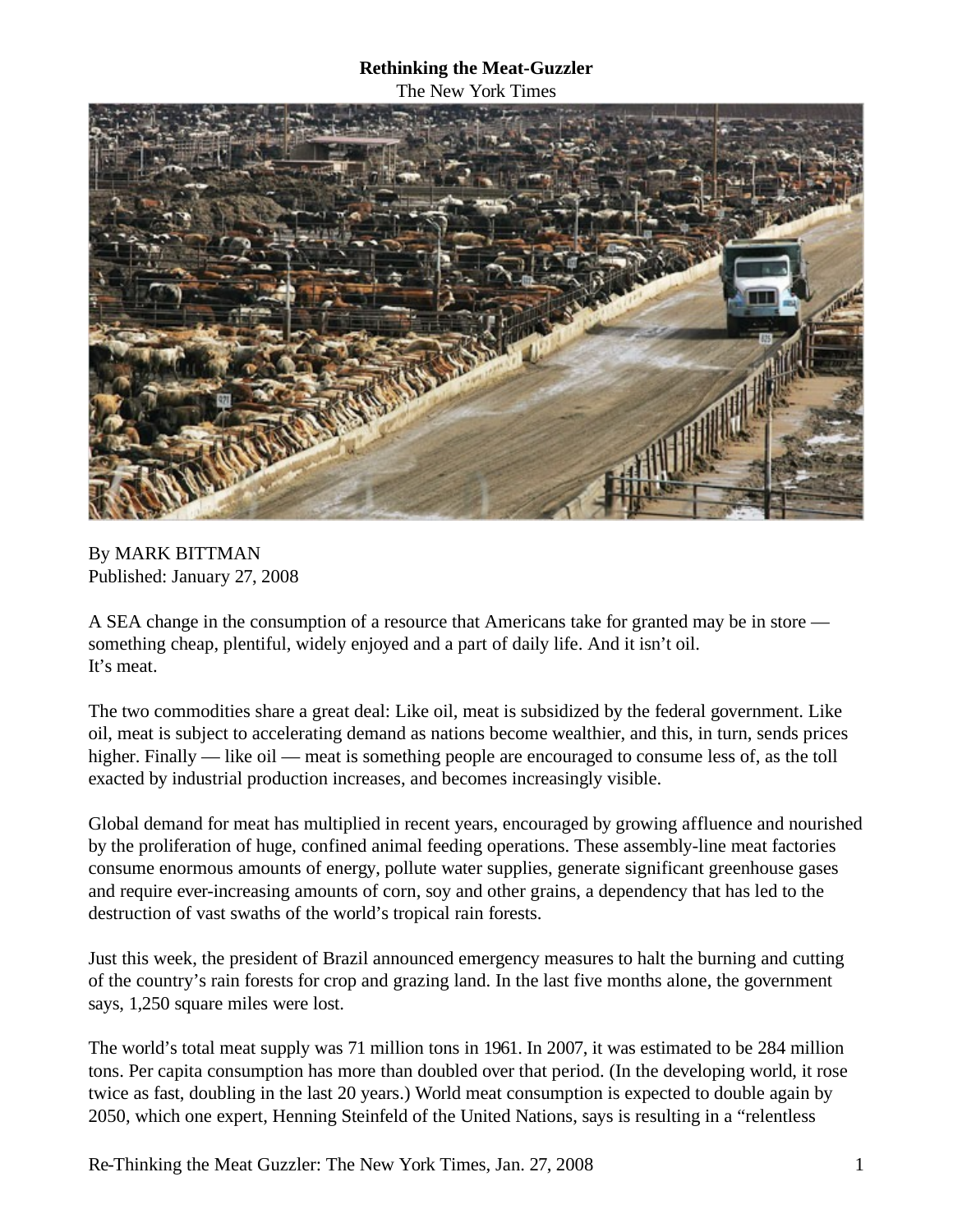growth in livestock production."

Americans eat about the same amount of meat as we have for some time, about eight ounces a day, roughly twice the global average. At about 5 percent of the world's population, we "process" (that is, grow and kill) nearly 10 billion animals a year, more than 15 percent of the world's total.

Growing meat (it's hard to use the word "raising" when applied to animals in factory farms) uses so many resources that it's a challenge to enumerate them all. But consider: an estimated 30 percent of the earth's ice-free land is directly or indirectly involved in livestock production, according to the United Nation's Food and Agriculture Organization, which also estimates that livestock production generates nearly a fifth of the world's greenhouse gases — more than transportation.

To put the energy-using demand of meat production into easy-to-understand terms, Gidon Eshel, a geophysicist at the Bard Center, and Pamela A. Martin, an assistant professor of geophysics at the University of Chicago, calculated that if Americans were to reduce meat consumption by just 20 percent it would be as if we all switched from a standard sedan — a Camry, say — to the ultra-efficient Prius. Similarly, a study last year by the National Institute of Livestock and Grassland Science in Japan estimated that 2.2 pounds of beef is responsible for the equivalent amount of carbon dioxide emitted by the average European car every 155 miles, and burns enough energy to light a 100-watt bulb for nearly 20 days.

Grain, meat and even energy are roped together in a way that could have dire results. More meat means a corresponding increase in demand for feed, especially corn and soy, which some experts say will contribute to higher prices.

This will be inconvenient for citizens of wealthier nations, but it could have tragic consequences for those of poorer ones, especially if higher prices for feed divert production away from food crops. The demand for ethanol is already pushing up prices, and explains, in part, the 40 percent rise last year in the food price index calculated by the United Nations' Food and Agricultural Organization.

Though some 800 million people on the planet now suffer from hunger or malnutrition, the majority of corn and soy grown in the world feeds cattle, pigs and chickens. This despite the inherent inefficiencies: about two to five times more grain is required to produce the same amount of calories through livestock as through direct grain consumption, according to Rosamond Naylor, an associate professor of economics at Stanford University. It is as much as 10 times more in the case of grain-fed beef in the United States.

The environmental impact of growing so much grain for animal feed is profound. Agriculture in the United States — much of which now serves the demand for meat — contributes to nearly three-quarters of all water-quality problems in the nation's rivers and streams, according to the Environmental Protection Agency.

Because the stomachs of cattle are meant to digest grass, not grain, cattle raised industrially thrive only in the sense that they gain weight quickly. This diet made it possible to remove cattle from their natural environment and encourage the efficiency of mass confinement and slaughter. But it causes enough health problems that administration of antibiotics is routine, so much so that it can result in antibioticresistant bacteria that threaten the usefulness of medicines that treat people.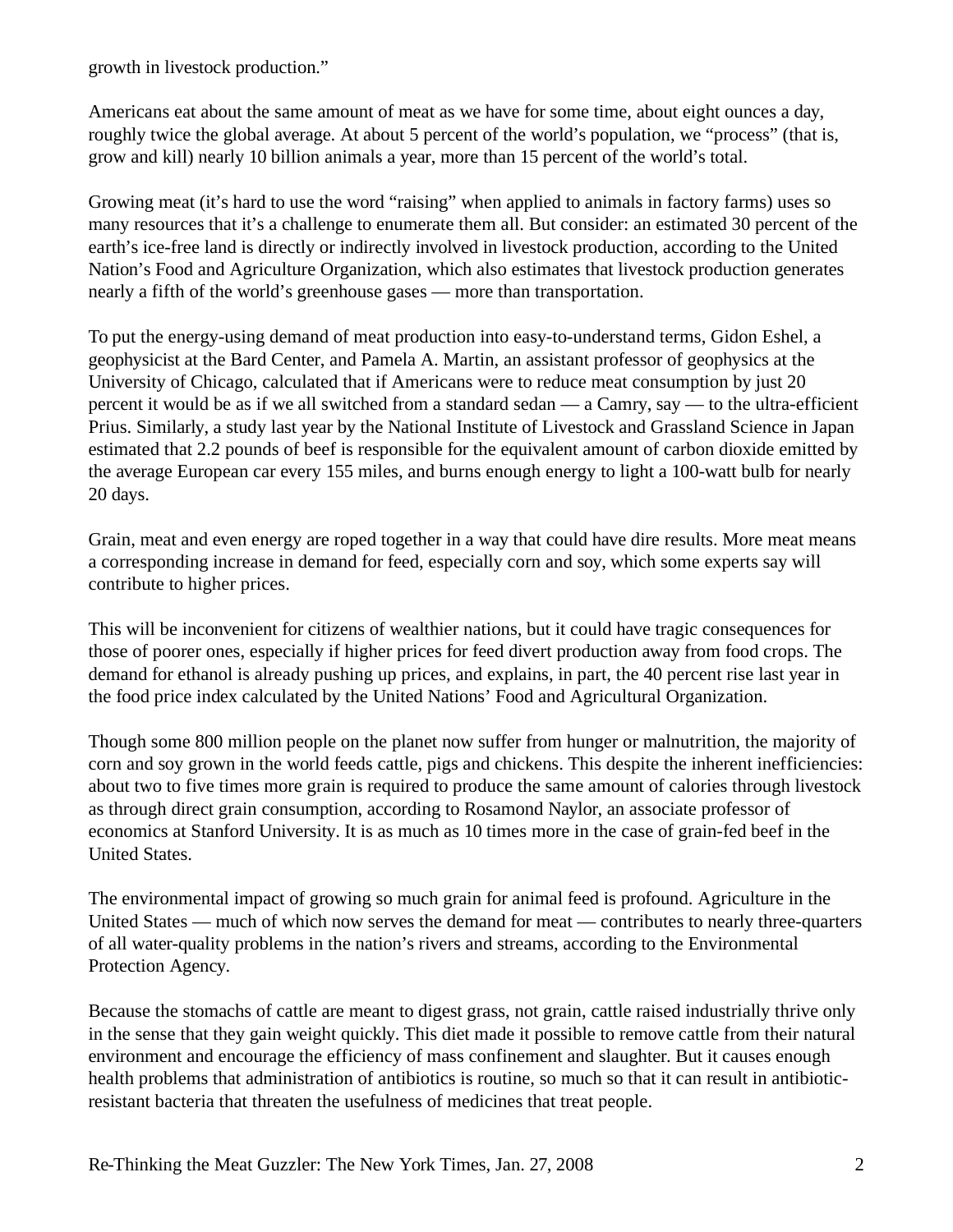Those grain-fed animals, in turn, are contributing to health problems among the world's wealthier citizens — heart disease, some types of cancer, diabetes. The argument that meat provides useful protein makes sense, if the quantities are small. But the "you gotta eat meat" claim collapses at American levels. Even if the amount of meat we eat weren't harmful, it's way more than enough.

Americans are downing close to 200 pounds of meat, poultry and fish per capita per year (dairy and eggs are separate, and hardly insignificant), an increase of 50 pounds per person from 50 years ago. We each consume something like 110 grams of protein a day, about twice the federal government's recommended allowance; of that, about 75 grams come from animal protein. (The recommended level is itself considered by many dietary experts to be higher than it needs to be.) It's likely that most of us would do just fine on around 30 grams of protein a day, virtually all of it from plant sources.

What can be done? There's no simple answer. Better waste management, for one. Eliminating subsidies would also help; the United Nations estimates that they account for 31 percent of global farm income. Improved farming practices would help, too. Mark W. Rosegrant, director of environment and production technology at the nonprofit International Food Policy Research Institute, says, "There should be investment in livestock breeding and management, to reduce the footprint needed to produce any given level of meat."

Then there's technology. Israel and Korea are among the countries experimenting with using animal waste to generate electricity. Some of the biggest hog operations in the United States are working, with some success, to turn manure into fuel.

Longer term, it no longer seems lunacy to believe in the possibility of "meat without feet" — meat produced in vitro, by growing animal cells in a super-rich nutrient environment before being further manipulated into burgers and steaks.

Another suggestion is a return to grazing beef, a very real alternative as long as you accept the psychologically difficult and politically unpopular notion of eating less of it. That's because grazing could never produce as many cattle as feedlots do. Still, said Michael Pollan, author of the recent book "In Defense of Food," "In places where you can't grow grain, fattening cows on grass is always going to make more sense."

But pigs and chickens, which convert grain to meat far more efficiently than beef, are increasingly the meats of choice for producers, accounting for 70 percent of total meat production, with industrialized systems producing half that pork and three-quarters of the chicken.

Once, these animals were raised locally (even many New Yorkers remember the pigs of Secaucus), reducing transportation costs and allowing their manure to be spread on nearby fields. Now hog production facilities that resemble prisons more than farms are hundreds of miles from major population centers, and their manure "lagoons" pollute streams and groundwater. (In Iowa alone, hog factories and farms produce more than 50 million tons of excrement annually.)

These problems originated here, but are no longer limited to the United States. While the domestic demand for meat has leveled off, the industrial production of livestock is growing more than twice as fast as land-based methods, according to the United Nations.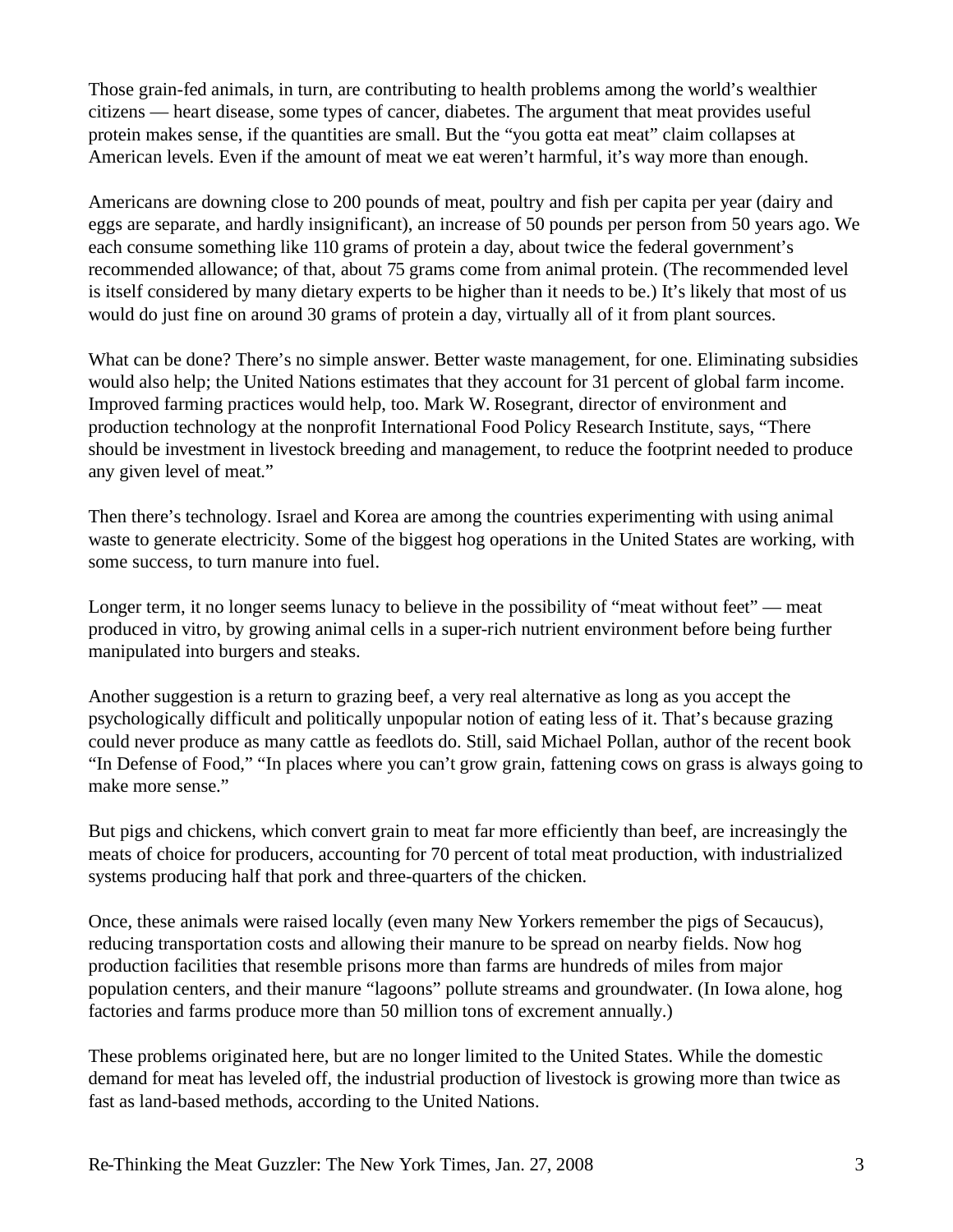Perhaps the best hope for change lies in consumers' becoming aware of the true costs of industrial meat production. "When you look at environmental problems in the U.S.," says Professor Eshel, "nearly all of them have their source in food production and in particular meat production. And factory farming is 'optimal' only as long as degrading waterways is free. If dumping this stuff becomes costly — even if it simply carries a non-zero price tag — the entire structure of food production will change dramatically."

Animal welfare may not yet be a major concern, but as the horrors of raising meat in confinement become known, more animal lovers may start to react. And would the world not be a better place were some of the grain we use to grow meat directed instead to feed our fellow human beings?

Real prices of beef, pork and poultry have held steady, perhaps even decreased, for 40 years or more (in part because of grain subsidies), though we're beginning to see them increase now. But many experts, including Tyler Cowen, a professor of economics at George Mason University, say they don't believe meat prices will rise high enough to affect demand in the United States.

"I just don't think we can count on market prices to reduce our meat consumption," he said. "There may be a temporary spike in food prices, but it will almost certainly be reversed and then some. But if all the burden is put on eaters, that's not a tragic state of affairs."

If price spikes don't change eating habits, perhaps the combination of deforestation, pollution, climate change, starvation, heart disease and animal cruelty will gradually encourage the simple daily act of eating more plants and fewer animals.

Mr. Rosegrant of the food policy research institute says he foresees "a stronger public relations campaign in the reduction of meat consumption — one like that around cigarettes — emphasizing personal health, compassion for animals, and doing good for the poor and the planet."

It wouldn't surprise Professor Eshel if all of this had a real impact. "The good of people's bodies and the good of the planet are more or less perfectly aligned," he said.

The United Nations' Food and Agriculture Organization, in its detailed 2006 study of the impact of meat consumption on the planet, "Livestock's Long Shadow," made a similar point: "There are reasons for optimism that the conflicting demands for animal products and environmental services can be reconciled. Both demands are exerted by the same group of people ... the relatively affluent, middle- to high-income class, which is no longer confined to industrialized countries. ... This group of consumers is probably ready to use its growing voice to exert pressure for change and may be willing to absorb the inevitable price increases."

In fact, Americans are already buying more environmentally friendly products, choosing more sustainably produced meat, eggs and dairy. The number of farmers' markets has more than doubled in the last 10 years or so, and it has escaped no one's notice that the organic food market is growing fast. These all represent products that are more expensive but of higher quality.

If those trends continue, meat may become a treat rather than a routine. It won't be uncommon, but just as surely as the S.U.V. will yield to the hybrid, the half-pound-a-day meat era will end.